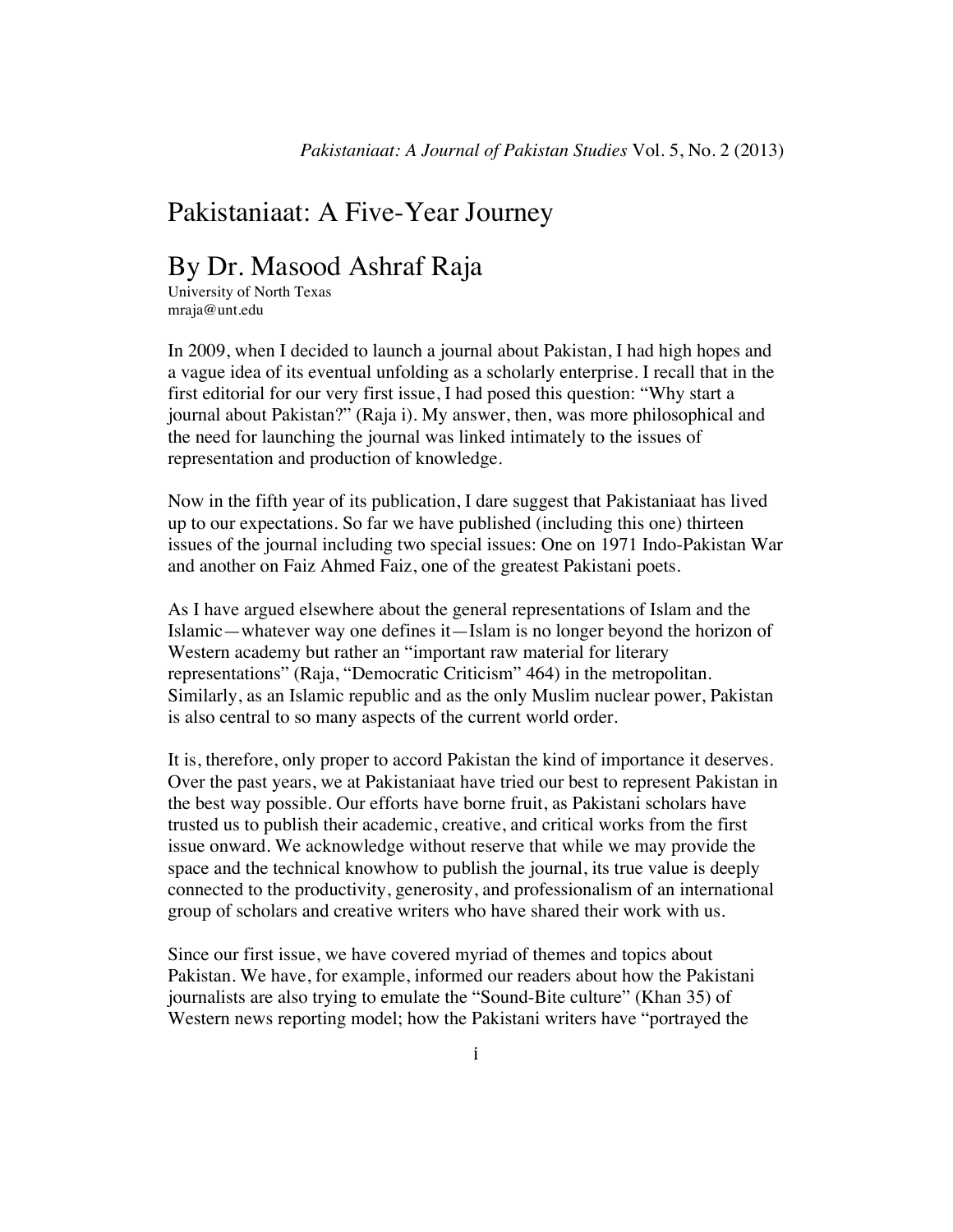lives of Pakistani women under the imposing role of religious, social, and economic parameters" (Ahmed 92), and dealt with the issues of class, gender, religion, ethnic identities and much more. What I am trying to say is that even though our journal is focused on Pakistan, the subjects of our scholarly engagement are certainly as complex and large as the country and its people and cultures.

We have mostly had successes but also some setbacks. We have successfully published thirteen open access issues without resorting to any form of practices associated with close-content subscription-based journals. We have also consistently published, through a print-on-demand publisher, the print version of our journal. On the other hand while initially we qualified to be an approved journal of Pakistani Higher Education Commission (HEC) we lost that status due to policy changes at the HEC. HEC now recognizes only the journals that are listed as impact factor journals in the Thomson Reuters index. While this may not be an impossible task, it will take us some time to be listed. Meanwhile, however, the MLA as well as Ebsco and certain other major indexing agencies index us. Besides our general issues, this year we also published one of the best issues on Faiz Ahmed Faiz. Edited by Dr. Amina Yaqin, this issue offers, in her own words, "a point of departure to think through questions of individual and social transformation in Faiz" (v).

Thus, in the last five years an international group of volunteers and an equally international array of writers and scholars have made Pakistaniaat into one of the finest journals on all things Pakistan.

We know that there are many challenges ahead and that many a topic still need our attention, but we will continue to strive for the best. With your help and support, I am sure Pakistaniaat will continue being a prominent and timely voice on all issues related to Pakistan.

Thank you so much for being a part of our journey. Stay with us, for we plan on plodding ahead with patience, courage, and love!